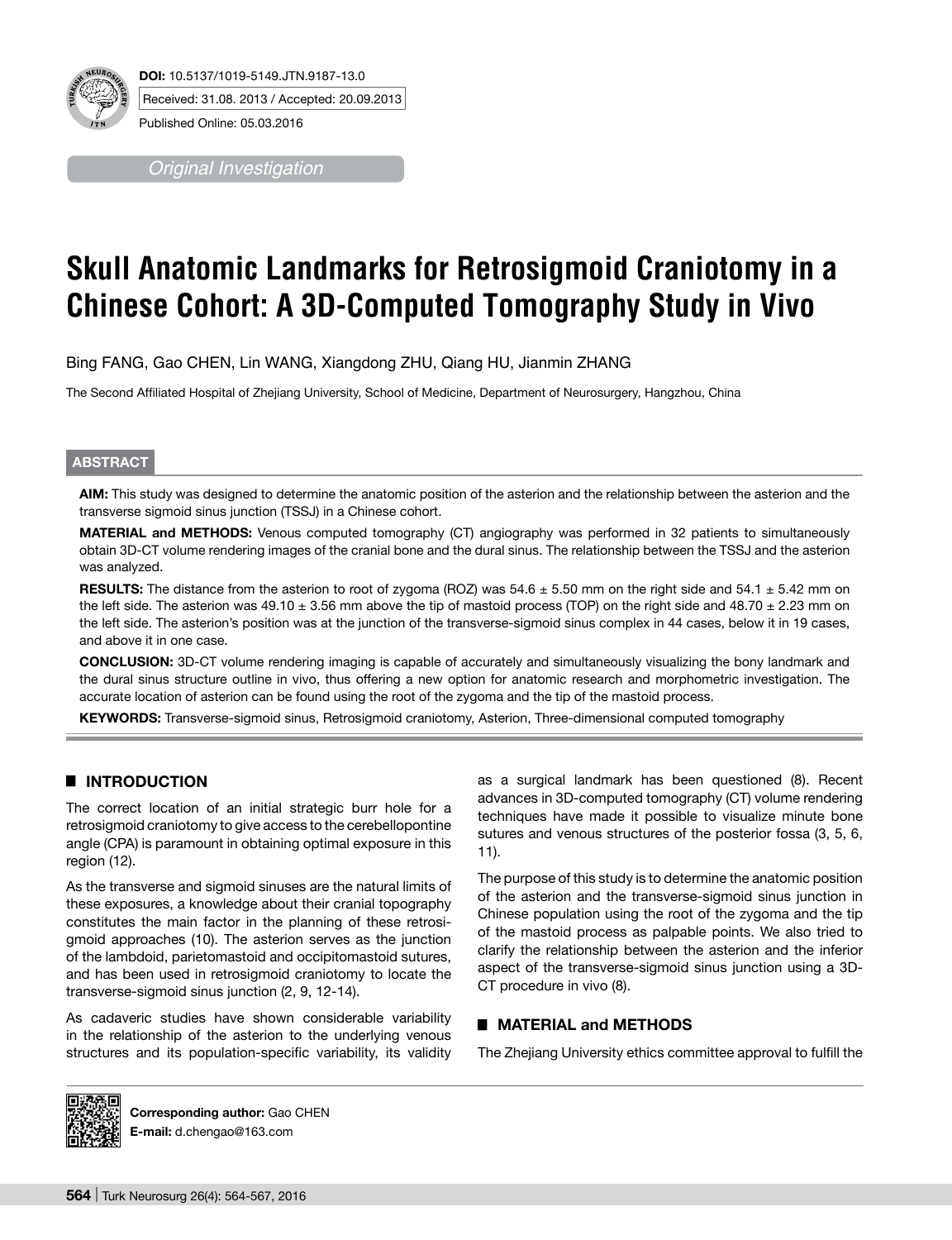informed consent procedure research object. Using a duralenergy CT scanner (Somatom Definition; Siemens Healthcare, Erlangen, Germany), 32 patients (23 male and 9 female; mean age 56 years, range 21-87 years) underwent high-resolution CT scans in combination with venous angiography. The CT parameters in the dual-energy mode were 140 and 80kV tube voltage at 51 and 360 effective mAs, 0.5 second rotation time, collimation of  $64 \times 0.6$  mm with z-flying focal spot, and pitch of 0.6. The 140 and 80 kV images (dual-energy images) were reconstructed separately in sections that were 0.75 mm wide at 0. 5mm increments with a D30 kernel, for a field of view of 180 mm<sup>2</sup>. The contrast-enhanced CT scan in the dual-energy mode was obtained with a 4.0mL/s injection of 80 ml nonionic contrast medium (Ultravist 300 mg I/ml, Bayer Schering Pharma) followed by 30 ml saline solution into the cubital vein through an 18-gauge catheter after a patient-specific delay determined by a bolus test (28-37s) (15). The images were transferred to a workstation (MultiModality Workplace, Siemens Healthcare), and prototype software (Syngo 2008G, Siemens Healthcare) was used to generate 3D images by volume render (VR) (15). The procedure for projecting the sinus complex onto the bone surface consisted of two steps. First, the transverse-sigmoid sinus complex that was easily identified on the bone removal venous CT angiography (CTV) images was marked and outlined with a number of points (Figure 1A-D). Second, the outline of the transverse-

sigmoid sinus complex was visualized on the bone surface by returning to the skull 3D images (Figure 1A-D). The distance from the asterion to the root of zygoma (A-ROZ) and the tip of the mastoid process (A-TMP), was measured on the skull 3D images in the workstation, measurements were taken (8) (Figure 1A-D). The position of the asterion was determined as being over the transverse- sigmoid sinus complex, above it (over supratentorial dura) or below it (over posterior fossa dura) (Figure 2A-C). Data obtained were analysed using the statistical package software (SPSS version 12.0, SPSS)(8). Side and gender differences were assessed by Student's t test. A p values ≤0.05 was considered statistically significant.

#### █ **RESULTS**

#### **Position of the Asterion from ROZ and TMP:**

Table I shows the mean and standard deviation (SD) of the two measurements of the asterion in different genders and on different sides. There was no statistically significant difference in side difference. With respect to gender difference, the asterion in males was significantly higher than that in females.

### **Relationship between the Asterion and the Transverse-Sigmoid (T-S) Sinus Complex:**

The asterion was located on the T-S sinus complex in 44



**Figure 1:** The distance from the asterion to ROZ and the distance from the asterion to TMP measured on the CT post processor **(A)**. The transversesigmoid sinus complex on CTV imaging **(B)**. The transversesigmoid sinus complex marked by the dotted line **(C)**. Projection of the dotted line marker of the transverse-sigmoid sinus complex on the surface of the skull **(D)**.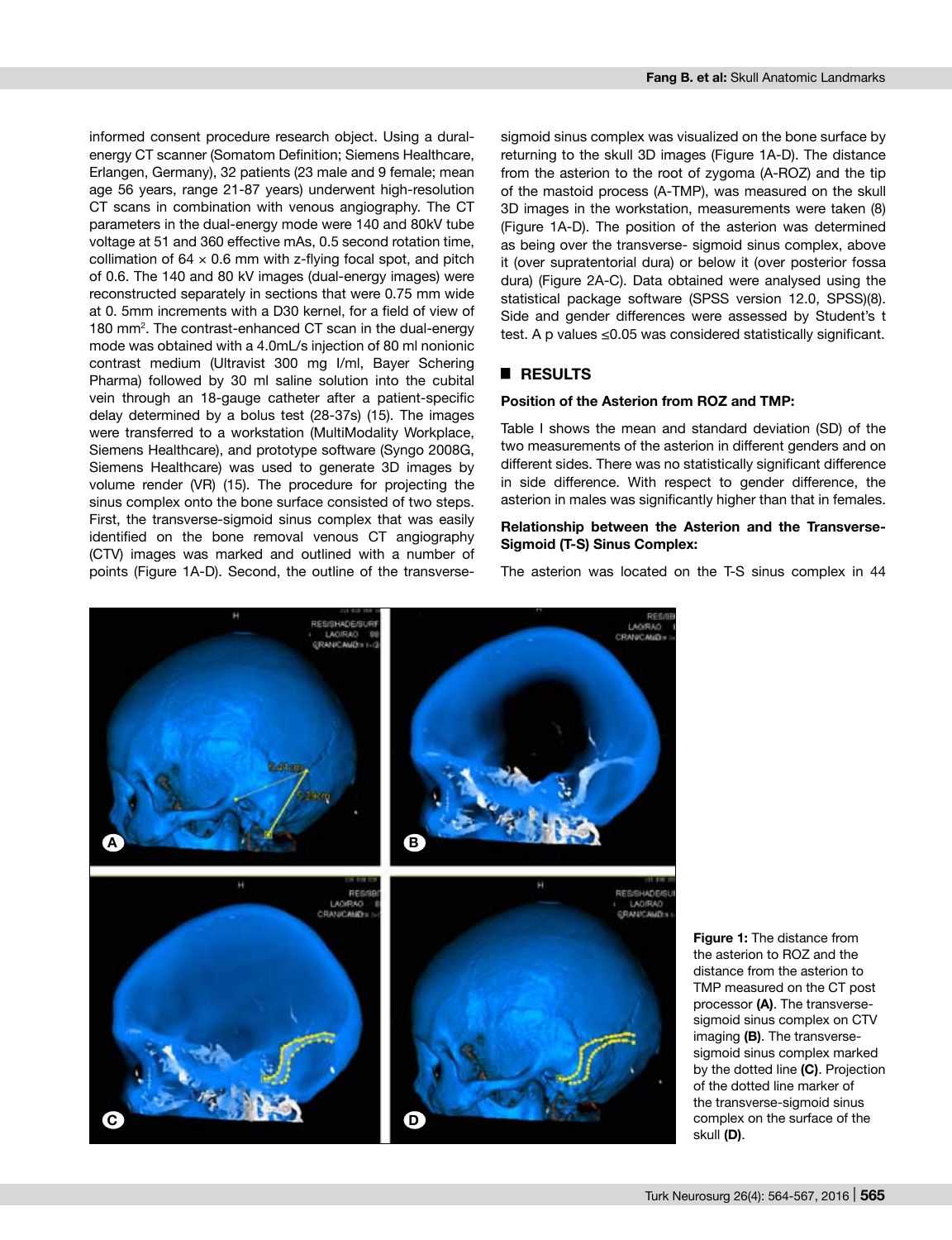cases. The asterion was below the T-S sinus complex (over the posterior fossa dura mater) in 19 cases, and above the T-S sinus complex (over the supratentorial dura mater) in only one case. (Table II) The inferior aspect of TSSJ was located anterior to the asterion. The distance between the asterion and the inferior aspect of the TSSJ was  $18.25 \pm 3.32$  mm on the right side and  $17.43\pm3.95$  mm on the left side. There was no statistically significant side difference (p≥0.05).

# █ **DISCUSSION**

Retrosigmoid craniotomy is the most commonly used approach to gain access to the CPA, but it is often limited by the transverse and sigmoid sinuses. Correct location of the burr hole, especially the initial burr hole, is crucial to avoid venous injury and obtain optimal exposure (1,10,14). Classically, the asterion has been cited as an external landmark for the TSSJ. However, its position cannot be discerned because it is covered by the scalp (13). In this study, we used the root of the zygoma and the tip of the mastoid as the palpable landmarks to locate the asterion. Mwachaka et al. (8,13) found that in Kenyans the distance from the asterion to the root of zygoma was  $58.85 \pm 2.50$  mm on the right side and  $58.44 \pm 2.12$  mm on the left side, and the distance from the asterion to the tip of the mastoid process was  $47.89 \pm 3.72$  mm the distance from the asterion and  $47.62 \pm 2.87$  mm on the left side, while the in Turks the corresponding fugure was  $54.6 \pm 5.50$  mm and 54.1  $\pm$  5.42 mm, and 49.10  $\pm$  3.56 mm and 48.70  $\pm$  2.23

mm (13). These studies show that the location of the asterion is different in different races and populations. However, the measurements of the above studies were based on cadaveric specimens.

Current advances in image-rendering have made it possible to generate 3D models by reconstructing image data and perform precise morphometric investigation in vivo (3, 5, 6, 11). Using 64 bilateral measurements obtained in 32 Chinese patients, we performed a morphometric study on the location of the asterion. The results showed that in Chinese the distance from the asterion to the root of zygoma was 54.6  $\pm$  5.50 mm on the right and 54.1  $\pm$  5.42 mm on the left side, and the distance from the asterion to the tip of the mastoid process was 49.10  $\pm$  3.56 mm on the right side and 48.70  $\pm$ 2.23 mm on the left side. Day et al. (4) found that the asterion was over the posterior fossa dura in 32% of their samples on the right and 25% on the left. Its position was over the transverse or sigmoid sinus complex in 61% of the right sides and 66% of the left sides (12).

Martinez et al. reported that the asterion was over the transverse sinus in 87.8% of their cases (7). In our study, we found that the asterion was located over the transverse sigmoid sinus complex in 69% cases, which is consistent with these studies (7). But the TSSJ is the point of the posterior and inferior aspect of the knee (upper genu) between the sigmoid and transverse sinuses, which is paramount in obtaining optimal exposure in CPA (14).

**Table I:** Position of the Asterion from the Root of the Zygoma (ROZ) and the Tip of Mastoid (TMP)

|          | Male             | Female           | p-value | Left             | Riaht          | p-value |
|----------|------------------|------------------|---------|------------------|----------------|---------|
| ROZ (mm) | $55.88 \pm 2.80$ | $52.52 + 2.52$   | 0.000   | 54.59±3.34       | 54.75+2.97     | 0.827   |
| TMP (mm) | $51.52 \pm 3.94$ | $48.82 \pm 3.43$ | ን.005   | $50.69 \pm 4.35$ | $50.40 + 3.59$ | 0.758   |

**Table II:** Relationship between the Asterion and the Transverse-Sigmoid Sinus Complex (TSSC)

|                | <b>Male</b> | Female | Left | <b>Right</b> |
|----------------|-------------|--------|------|--------------|
| Above TSSC     |             |        |      |              |
| At the TSSC    | 33          |        | 2.   | 23           |
| Below the TSSC | 12          |        | 10   |              |
| Total          | 46          | 18     | 32   | 32           |



**Figure 2:** Relationship between the asterion and the transverse-sigmoid complex. **(A)** above TSSC; **(B)** at TSSC; **(C)** below TSSC.